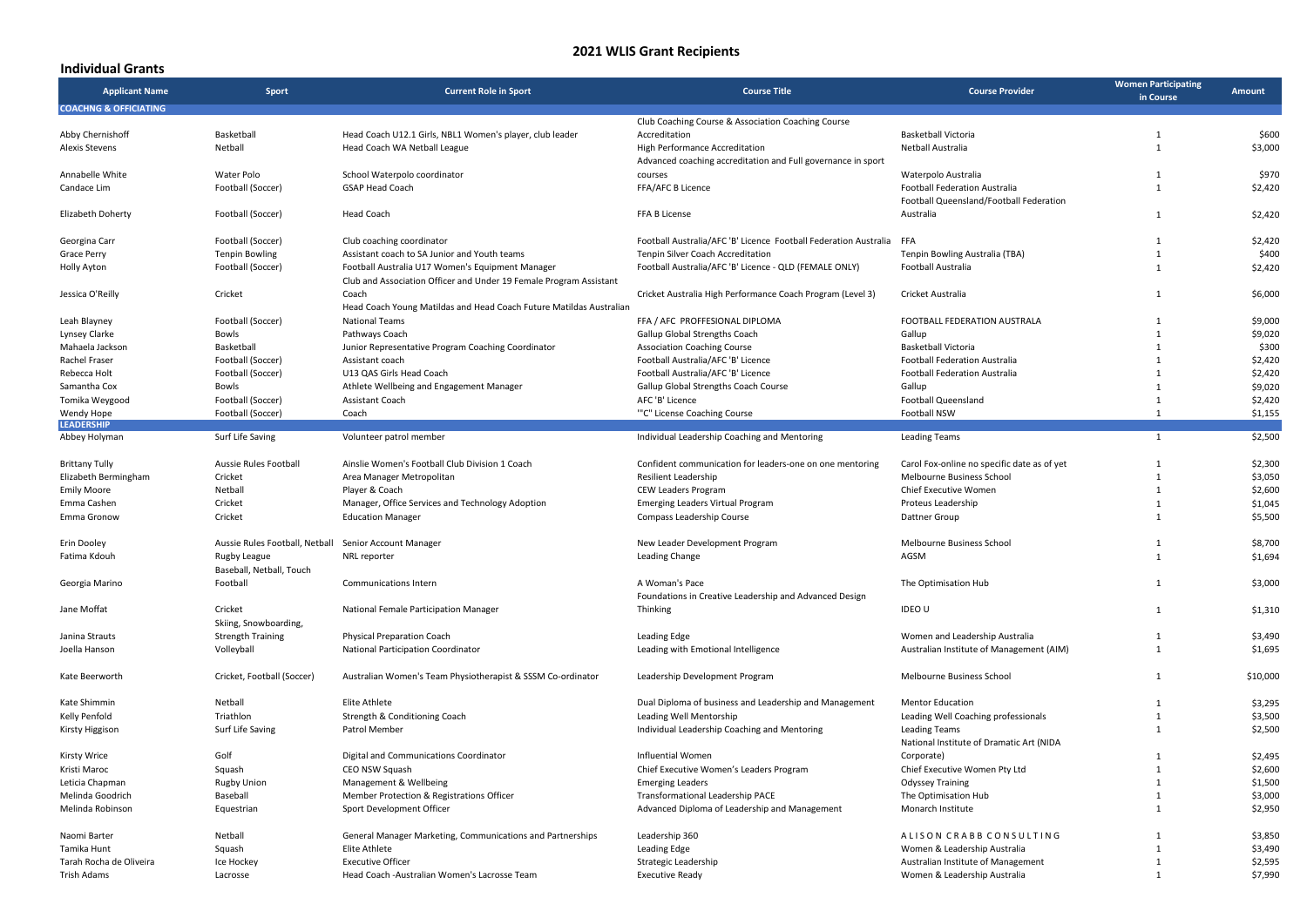|                         | Aussie Rules Football, Cricket, |                                                                    |                                                               |                                                  |                |          |
|-------------------------|---------------------------------|--------------------------------------------------------------------|---------------------------------------------------------------|--------------------------------------------------|----------------|----------|
|                         | Football (Soccer), Other        |                                                                    |                                                               |                                                  |                |          |
| Casey Price             | activity not listed here        | Manager - Stadium Operations and Major Events                      | Finance for Non-Financial Managers                            | Melbourne Business School                        | 1              | \$5,200  |
| Megan Carter            | Netball                         | <b>Board Member</b>                                                | Institute of Company Directors - Finance for Directors        | <b>AICD</b>                                      | $\overline{1}$ | \$1,447  |
| Belinda Clark           | Cricket                         | Director, T20 World Cup Local Organising Committee                 | Company Directors Course - online                             | Aust Institute of Company Directors              | $\overline{1}$ | \$9,379  |
| Carly Duncan            | Tennis                          | Head of Marketing and Communications                               | Foundations of Directorship                                   | Australian Institute of Company Directors        | $\overline{1}$ | \$4,341  |
| Elizabeth Nankivell     | <b>Rugby Union</b>              |                                                                    | Boardroom Effectiveness for Women                             | Australian Institute of Company Directors        | $\mathbf{1}$   | \$912    |
| Emma Taylor             | Judo                            | Chief Executive Officer                                            | Company Directors Course Online                               | Australian Institute of Company Directors        | $\mathbf{1}$   | \$6,699  |
| Jodi Napoli             | Baseball                        | <b>Operations Manager</b>                                          | Boardroom Effectiveness for Women                             | Australian Institute of Company Directors (AICD) | 1              | \$1,282  |
| Julie Zeller            | Triathlon                       | <b>Technical Official</b>                                          | Certificate in Governance Practice                            | Governance Institute of Australia                | $\mathbf{1}$   | \$3,390  |
| Lucy Sayers             | Netball                         | Players Coordinator                                                | Foundations of Directorship                                   | Australian Institute of Company Directors        | $\mathbf{1}$   | \$3,542  |
| Melanie Sharman         | Surfing                         | Board member                                                       | Foundations of Directorship - Strategy and Risk for Directors | Australian Institute of Company Directors        | $\mathbf{1}$   | \$1,321  |
| Sonja Balic             | <b>Blind Sports</b>             | Programs Manager                                                   | Foundations of Directorship: Strategy & Risk for Directors    | Australian Institute of Company Directors        | 1              | \$1,607  |
| Suzanne Henderson       | Hockey                          | General Manager - Game Development                                 | Foundations of Directorship                                   | Australian Institute of Company Directors        | $\mathbf{1}$   | \$3,936  |
| Vicki Reid              | Tennis                          | Head of Government, Community and Stakeholder Relations            | <b>Company Directors Course</b>                               | Australian Institute of Company Directors        | $\mathbf{1}$   | \$10,000 |
| Jenny Duncalf           | Squash                          | Performance Pathway Coach                                          | Media and Presentation Training                               | Media Potential                                  | $\mathbf{1}$   | \$5,500  |
| Robyn Flood             | Tennis                          | Media and Communications Coordinator                               | <b>Creative Digital Communications</b>                        | University of Melbourne                          | $\mathbf{1}$   | \$880    |
|                         |                                 |                                                                    |                                                               |                                                  |                |          |
| <b>Beate Seiler</b>     | Tennis                          | Office Manager                                                     | "Microsoft Teams Planner and WordPress Training Course        | <b>Beltan Computer Training Courses</b>          | $\overline{1}$ | \$1,095  |
| <b>Brittany Vearing</b> | Netball                         | Corporate Partnerships Manager                                     | The Conscious Negotiator Program                              | Other Side of the Table                          | $\overline{1}$ | \$2,950  |
| Hana Visscher           | Baseball                        | <b>Strategic Projects Manager</b>                                  | <b>Mastering Design Thinking</b>                              | MIT Sloan School of Management                   | $\mathbf{1}$   | \$4,500  |
| Kristy Harris           | Boxing                          | Athlete                                                            | Microsoft office                                              | Appliead Learning                                | $\mathbf{1}$   | \$495    |
| Naomi Johnson           | Canoeing/Paddlesports           | <b>Board Director</b>                                              | WordPress Advanced Course                                     | <b>Dynamic Web Training</b>                      | 1              | \$990    |
| Olivia Rebelo           | Netball                         | <b>Business Development Manager</b>                                | The Conscious Negotiator Program                              | Other Side of the Table                          | $\mathbf{1}$   | \$2,950  |
| Samantha Martin         | Other activity not listed here  | <b>HR Manager</b>                                                  | Everything DiSC Certification - Full Package                  | Integro Learning Company                         | $\mathbf{1}$   | \$4,125  |
|                         | Rugby Union, Other activity     |                                                                    | Prince2 6th Edition Foundation and Practitioner Blended       |                                                  |                |          |
| Amilia Read             | not listed here                 | NSW and WA Sports Partnership Manager                              | Learningr                                                     | Axelos                                           | 1              | \$2,772  |
| Angela Colless          | Football (Soccer)               | <b>Brand Manager</b>                                               | Project Management Course: The Master Class                   | Sydney University                                | $\mathbf{1}$   | \$1,815  |
| Chyloe Kurdas           | Golf                            | Female Engagement Senior Manager                                   | Graduate Certificate in Organisational Coaching               | Swinburne University                             | 1              | \$10,000 |
| Daniela Scivetti        | Tennis                          | Project Leader Business Development                                | Diploma of Project Management                                 | Monarch Institute                                | 1              | \$3,100  |
| Esme-Joan Redpath       | Judo                            | Club owner and a coach                                             | TAE40116 Certificate IV in Training and Assessment            | CBD College - Perth                              | 1              | \$2,999  |
|                         |                                 | Coach Education Coordinator (Flyaway Gymnastics), Course presenter |                                                               | Australian Institute of Management Education     |                |          |
| Goele Schmitz           | Gymnastics                      | and Committee member (Gymnastics Victoria)                         | Manage Business Effectively (Online)                          | and Training (AIM)                               | $\overline{1}$ | \$1,980  |
| Irene Stamatopoulos     | Cycling                         | Finance HR + Sports Integrity Administrator                        | Diploma of Human Resources Management                         | Swinburne University (Online)                    | $\overline{1}$ | \$7,200  |
| Jenna Knight            | <b>Rugby Union</b>              | <b>Emerging Markets Project Manager</b>                            | Individual Coaching Program                                   | Other Side of the Table                          | $\overline{1}$ | \$5,400  |
| Jessica Rogerson        | Squash                          | Assistant General Manager / Squash Pro (Coach)                     | DIPLOMA OF SPORT AND RECREATION MANAGEMENT                    | <b>TAFE NSW</b>                                  | $\overline{1}$ | \$3,750  |
| Johanna Tilden          | Golf, Netball                   | <b>Education and Training Coordinator</b>                          | Certificate IV in Training and Assessment                     | Swinburne University                             | $\mathbf{1}$   | \$4,100  |
| <b>Kirstin Morris</b>   | Athletics, Rowing               | Performance Scientist                                              | Leading Hybrid Teams                                          | Inventium                                        | $\overline{1}$ | \$1,095  |
| Lesley Chan             | Dragon Boat                     | Social Media Coordinator                                           | Certificate IV in Training and Assessment - TAE40116          | <b>RMIT University</b>                           | $\overline{1}$ | \$4,500  |
| Olivia Flynn            | Athletics                       | Office Administrator                                               | <b>AHRI Short Courses</b>                                     | Australian Human Resources Institute             | $\mathbf{1}$   | \$2,780  |
| Rebecca Clark           | Skiing, Snowboarding            | National Alpine and Pathway Coordinator                            | Masterclass: Change Management                                | Swinburne University of Technology               | $\mathbf{1}$   | \$1,800  |
| Rebecca Walter          | Volleyball                      | <b>National Participation Manager</b>                              | Graduate Certificate In Change Managemnet                     | Victoria University - Online                     | $\mathbf{1}$   | \$10,000 |
| Samantha Duffy          | Equestrian                      | <b>Operations Manager</b>                                          | Diploma of Human Resources Management                         | Monarch Institute                                | $\overline{1}$ | \$3,300  |
| Susanne Henry           | Cycling                         | Performance Systems and Process Lead                               | Agile Project Management                                      | Australian Institute of Management               | $\mathbf{1}$   | \$1,695  |
| Tamara Joy              | Motor Sport                     | General Manager - People and Culture                               | Advanced Organisational Design                                | Australian Human Resource Institute              | $\mathbf{1}$   | \$695    |
| Thelma Dzwowa           | Rugby League                    | Community & Government Programs Administration Manager             | Change Management Certification Program                       | <b>PROSCI</b>                                    | 1              | \$6,195  |
| Vasanta Iyer            | Volleyball                      | High Performance Operations Manager                                | Graduate Certificate in Business Management                   | University of Newcastle                          | $\mathbf{1}$   | \$7,250  |
|                         |                                 |                                                                    |                                                               |                                                  |                |          |

**Organisation Grants**

| 5.5454551                          |            |                       |                                                |                                  |                                          |               |
|------------------------------------|------------|-----------------------|------------------------------------------------|----------------------------------|------------------------------------------|---------------|
| <b>Organisation Name</b>           | Type       | <b>Sport</b>          | <b>Project Title</b>                           | <b>Project Provider</b>          | <b>Women Participating</b><br>in Project | <b>Amount</b> |
| Australian Football League         | <b>NSO</b> | Aussie Rules Football | National She Can Coach Program                 | Australian Football League (AFL) | - 35                                     | \$20,000      |
| Australian Rugby League Commission |            |                       |                                                |                                  |                                          |               |
| (NRL)                              | <b>NSO</b> | Rugby League          | NRL Female Coach Mentor Program                | <b>NRL</b>                       | 20                                       | \$20,000      |
| Cricket Australia                  | <b>NSO</b> | Cricket               | Women In Leadership Development Program (WILD) | People Measures                  | 10                                       | \$20,000      |
| Cricket NSW                        | SSO        | Cricket               | Building a Diverse and Inclusive Culture       | Diversity Council Australia      |                                          | \$6,000       |
|                                    |            |                       |                                                |                                  |                                          |               |

**TOTAL: 84 \$302,021**